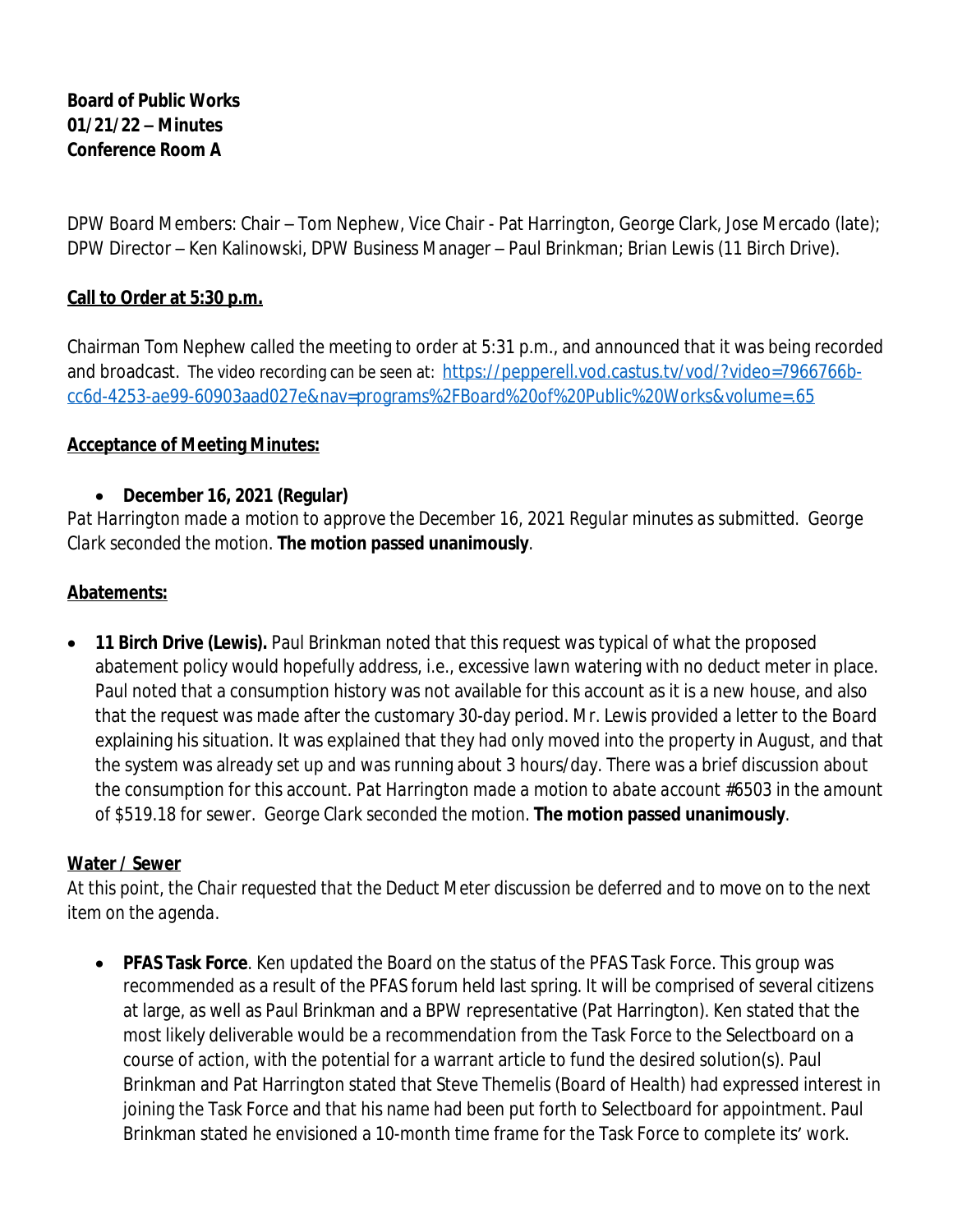There was a discussion about EPA revising their PFAS regulations, as well as the issue of testing of private wells. Tom Nephew inquired about contacting our neighboring communities and Paul Brinkman stated that he had been in conversations with them; however, most were in a much different position with regards to PFAS levels and their response actions and timelines.

 **Dunstable Water System O&M**. Ken Kalinowski informed the Board that the Pepperell Water Dept. would resume operations and maintenance (O&M) on the Dunstable water system, effective February 10<sup>th</sup>. This would be a short-term contract that would likely lead to a longer-term IMA later this year. Paul Brinkman stated that he had conducted multiple discussions with the water staff to ensure that they were comfortable with the level of effort required to perform the stated tasks. He also clarified that the base O&M services were to be billed at a flat monthly fee, with any emergency responses to be billed as time & materials.

# *At this point, Joe Mercado arrived and the Chairman requested to return to the Deduct Meter and Abatement Policy discussion items.*

- **Deduct Meters / Policy**. Ken reminded the Board of the discussion at the December meeting where the Board discussed the draft policy and took it under advisement. Ken Kalinowski informed the Board that the revisions requested at that meeting had been made, and that neither he nor Paul Brinkman had received any further comments from the members. Tom Nephew inquired about the intent of item #7 with specific regards to a new homeowner moving into a home with a pre-existing deduct meter. Paul Brinkman stated that the '1-year' clause in item #7 was for the original request/purchase only. Tom Nephew also asked about the period of bill adjustment referred to in item #9 and requested that it be re-worded. There was a discussion about how to treat deduct meters with regards to abatements, with Tom Nephew noting that the issue really belongs in the abatement policy and not the deduct meter policy. The Board was comfortable in approving the deduct meter policy with the caveats that the abatement language (#10) be removed and the billing language (#9) be revised as discussed. Ken Kalinowski was instructed to revise the deduct meter policy and send it to the Board for final review of content before presenting for signatures at the February meeting. *Pat Harrington moved to approve the deduct policy with items #9 and #10 amended as discussed. George Clark seconded the motion.* **The motion passed unanimously**.
- **Abatement Policy**. Tom Nephew stated that he was not comfortable with item #2 categorically precluding abatements related to deduct meters. He also felt that removing the word "Water" from item #2 in Water Abatements would cover all aspects of negligent ownership. Ken suggested that the policy could be reconfigured as "Administrative Water and Sewer Abatements", and striking item #2 precluding abatements related to deduct meters. Pat Harrington suggested that there be a clause requiring proof of a petitioner attempting to recoup costs via an insurance claim. Ken Kalinowski said he would revise the policy for reconsideration.
- **ARPA Funding**. Ken Kalinowski updated the Board with regards to the final rule regarding the towns use of ARPA funding. Basically, the limitations for use of the funding had been all but eliminated, and the town has already received dozens of requests for use of the funds. Ken Kalinowski provided the Board with a list of the most recent requests submitted to the Selectboard, which included six DPW initiatives. Pat Harrington noted that PFAS was not included and Paul Brinkman informed him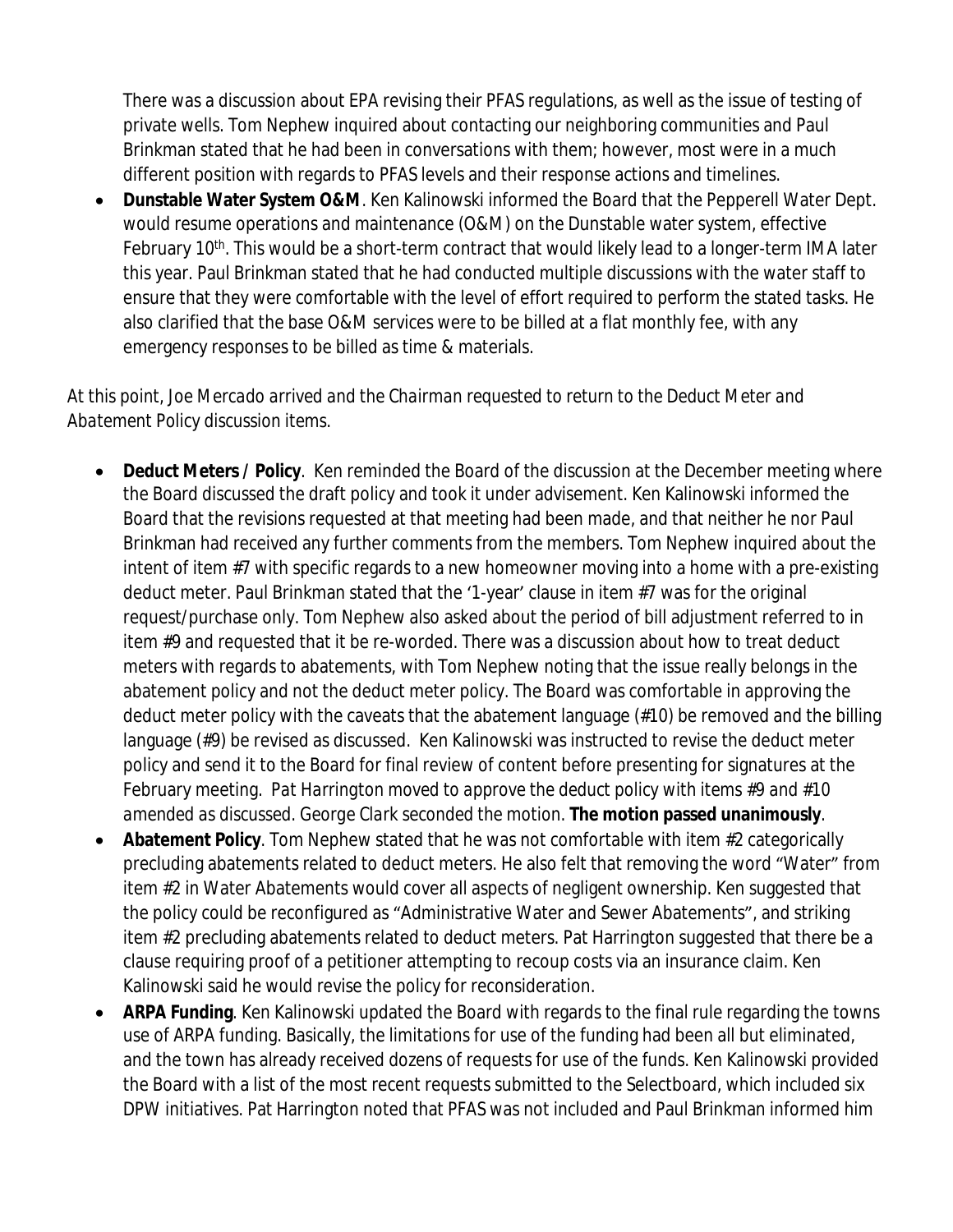that the requests had to be associated with a definitive project and we don't have a definitive PFAS solution to put forth at this time.

# **Misc DPW**

- **Stormwater Billing.** Ken Kalinowski introduced John Holbrook, the Pepperell GIS Analyst. John gave a PowerPoint presentation about the current rate structure with an emphasis on the inequities in regards to condos, multi-unit properties, and commercial / industrial, with an emphasis on the relationship to the Assessors database. He then outlined some of the desired parameters of the actual billing process. Tom Nephew stated that while he appreciated the presentation, it may be premature before the Board has a conceptual discussion about the various approaches and options for adjusting the billing assessments. It was determined to table the discussion until the Board has a chance to have a more preliminary discussion. Ken stated that he wanted the Board to know that the staff has been working to address the inequities, and that he hoped to illustrate that the situation was much more complex than one might envision.
- **FY23 Budget**. Ken Kalinowski informed the Board that the FY23 budget message was posted online and that the staff hoped to have the DPW budgets submitted to the Town Administrator in draft form by the end of the month. The DPW staff would be meeting with the Fin Comm later in the spring and that the staff would present the budgets to the Board, likely at the February meeting.
- **Misc Updates**:
	- o **DPW Program Administrator**. Ken Kalinowski told the Board that the recruitment to replace the Highway Dept admin was going well and should be finalized shortly.
	- o **Snow Plow**. Ken Kalinowski noted that the recent storms had spawned a number of broken mailbox complaints. The towns current policy is to reimburse up to \$10 for a direct strike from a plow. Ken said that he had spoken to the Town Administrator and was recommending upping the limit to \$20. *Pat Harrington moved to increase the mailbox damage reimbursement policy from \$10 to \$20. Joe Mercado seconded the motion.* **The motion passed 3-1 with George Clark voting in opposition**.
	- o **Street Opening Permits**. Ken Kalinowski stated that the town had never assessed a fee for a road opening permit, and with the pending implementation on online permitting, he was suggesting that it may be time to assess a fee to cover the administrative costs incurred to process and inspect these projects. Ken and Paul Brinkman suggested a tiered \$25/\$50 fee for minor and major projects. The Board felt that these fees may be too low and suggested that the staff research this further and report back to the Board.
	- o **Transfer Station / bag tag fees**. Ken Kalinowski stated that while overall Transfer Station revenue was stable, operating costs were increasing for items such as trash disposal. Ken suggested that the bag tag fees be raised from \$2.60 to \$3. *Pat Harrington moved to increase the Transfer Station be allowed to increase the bag tag fee to \$15 per sheet or \$3.00 each, effective January 25th. Joe Mercado seconded the motion.* **The motion passed unanimously**.